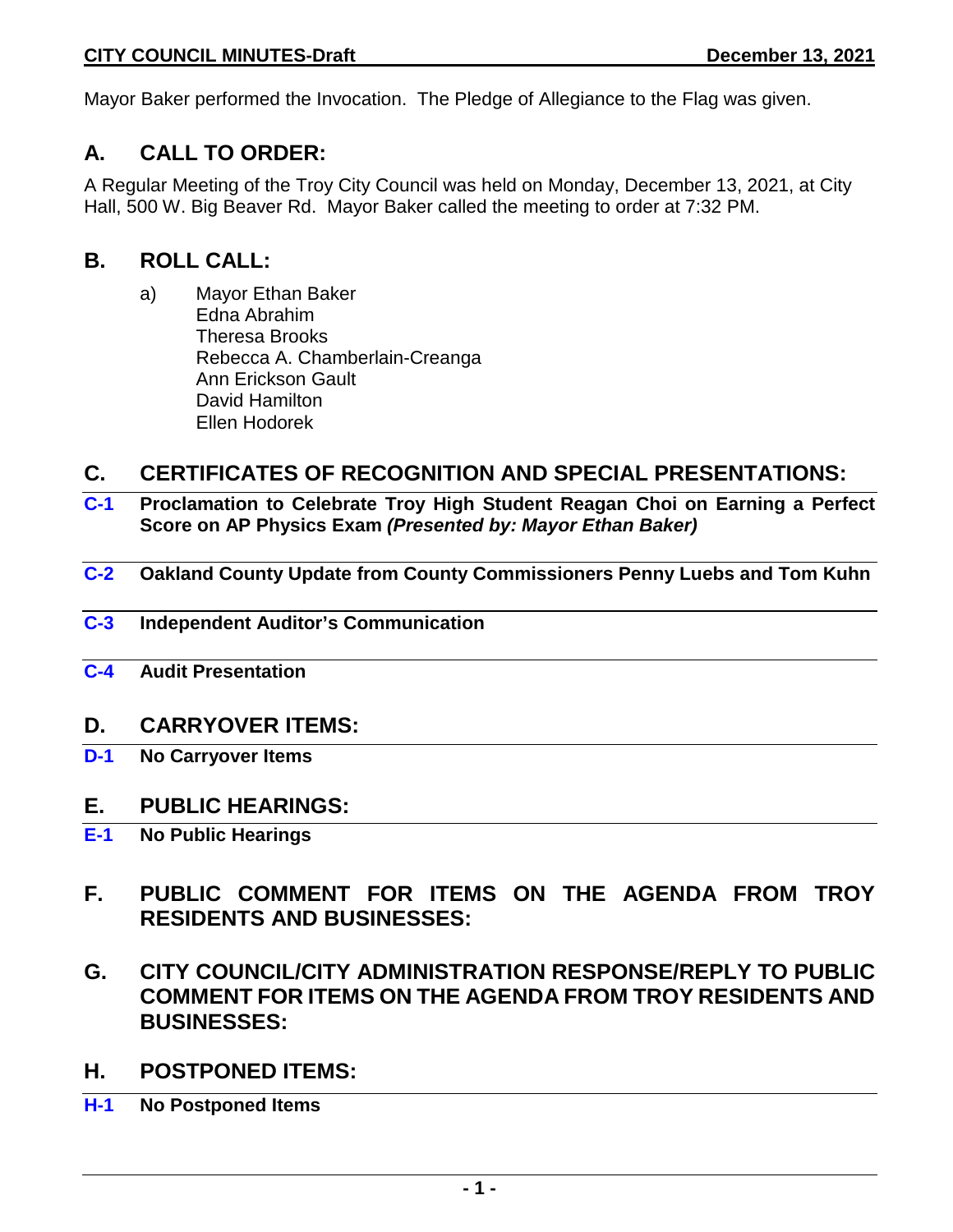## **I. REGULAR BUSINESS:**

**I-1 Board and Committee Appointments: a) Mayoral Appointments – Local Development Finance Authority, Planning Commission; b) City Council Appointments – Southeastern Michigan Council of Governments (SEMCOG), Traffic Committee**

### **a) Mayoral Appointments:**

Resolution #2021-12-193 Moved by Baker Seconded by Chamberlain-Creanga

RESOLVED, That the Mayor of the City of Troy hereby **APPOINTS** the following nominated person(s) to serve on the Boards and Committees as indicated:

**Local Development Finance Authority (LDFA)**

Appointed by Mayor 5 Regular Members Staggered 4 Year Term

### **Nominations to the Local Development Finance Authority (LDFA)**:

| <b>Term Expires: City Council</b> |                         |                                           |
|-----------------------------------|-------------------------|-------------------------------------------|
| <u>Term</u>                       | <b>Ellen Hodorek</b>    | <b>Alternate</b>                          |
|                                   | Term currently held by: | Ellen Hodorek's term expired<br>11/8/2021 |
| <b>Unexpired Term Expiring:</b>   |                         |                                           |
| 6/30/2023                         | <b>Sandra Bachert</b>   | <b>Resident Member</b>                    |
|                                   | Term currently held by: | Vacant – P. Hoef resigned $4/27/21$       |
|                                   |                         |                                           |

Yes: All-7 No: None

### **MOTION CARRIED**

Resolution #2021-12-194 Moved by Baker Seconded by Hodorek

RESOLVED, That the Mayor of the City of Troy hereby **APPOINTS** the following nominated person(s) to serve on the Boards and Committees as indicated:

### **Planning Commission**

Appointed by Mayor 9 Regular Members 3 Year Term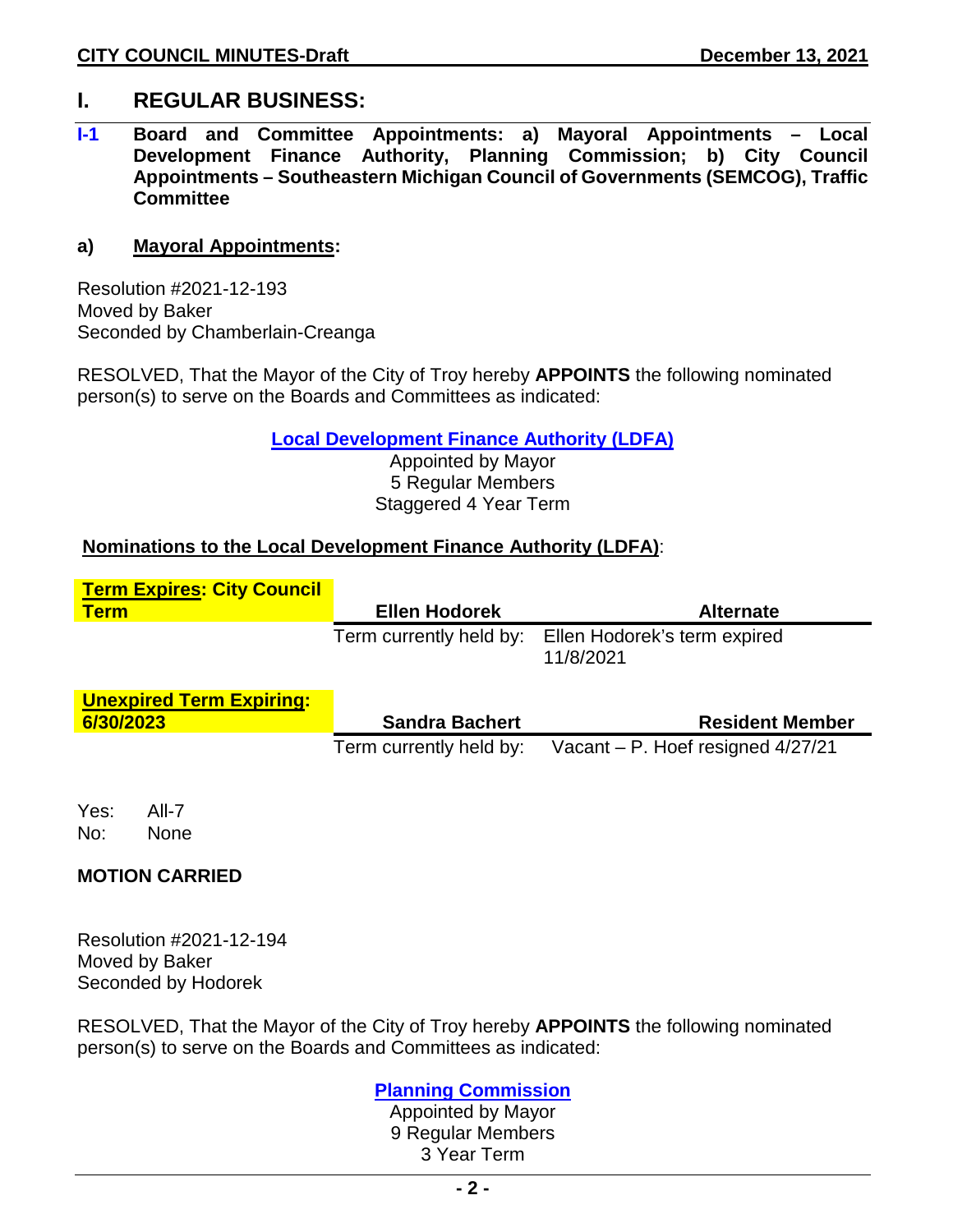### **Nominations to the Planning Commission**:

| <b>Term Expires: 12/31/2024</b> | <b>Michael Hutson</b>   |                |
|---------------------------------|-------------------------|----------------|
|                                 | Term currently held by: | Michael Hutson |
| <b>Term Expires: 12/31/2024</b> | <b>Dave Lambert</b>     |                |
|                                 | Term currently held by: | Dave Lambert   |
| <b>Term Expires: 12/31/2024</b> | John Tagle              |                |
|                                 | Term currently held by: | John Tagle     |
| Yes:<br>All-7                   |                         |                |
| No:<br><b>None</b>              |                         |                |

### **MOTION CARRIED**

### **b) City Council Appointments:**

Resolution #2021-12-195 Moved by Erickson Gault Seconded by Brooks

RESOLVED, That the City Council of the City of Troy hereby **APPOINTS** the following nominated person(s) to serve on the Boards and Committees as indicated:

**Southeastern Michigan Council of Governments (SEMCOG)**

Appointed by Council 1 Regular Member and 1 Alternate Members Appointed Every Odd-Year Election

### **Nominations to the Southeastern Michigan Council of Governments (SEMCOG)**:

| <b>Term Expires: 11/13/2023</b> |                      | <b>David Hamilton</b>   |                | <b>Delegate</b> |  |  |
|---------------------------------|----------------------|-------------------------|----------------|-----------------|--|--|
|                                 |                      | Term currently held by: | David Hamilton |                 |  |  |
| Yes:<br>No:                     | All-7<br><b>None</b> |                         |                |                 |  |  |

**MOTION CARRIED**

Resolution #2021-12-196 Moved by Erickson Gault Seconded by Abrahim

RESOLVED, That the City Council of the City of Troy hereby **APPOINTS** the following nominated person(s) to serve on the Boards and Committees as indicated: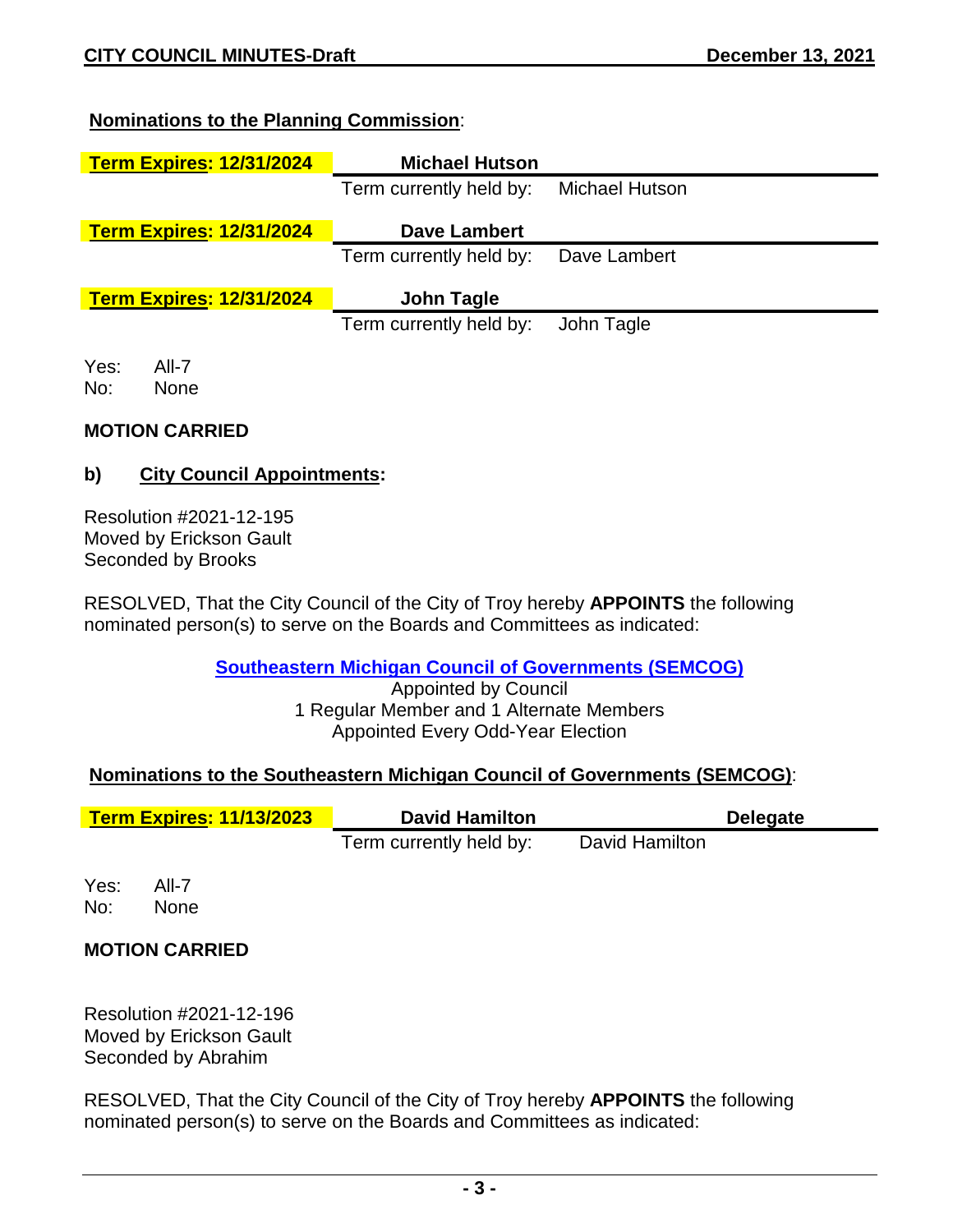## **Traffic Committee**

Appointed by Council 7 Regular Members 3 Year Term

### **Nominations to the Traffic Committee**:

| <b>Term Expires: 7/31/2022</b> | <b>Tyler Koralewski</b> |                                                         |
|--------------------------------|-------------------------|---------------------------------------------------------|
|                                |                         | Term currently held by: Alankar Shende - Graduates 2021 |

Yes: All-7 No: None

**MOTION CARRIED**

- **I-2 Board and Committee Nominations: a) Mayoral Nominations – None; b) City Council Nominations – None**
- **a) Mayoral Nominations: None**
- **b) City Council Nominations: None**

### **I-3 Request for Closed Session**

Resolution #2021-12-197 Moved by Baker Seconded by Hamilton

BE IT RESOLVED, That Troy City Council **SHALL MEET** in Closed Session, as permitted by MCL 15.268 (h) (MCL 15.243 (g)).

Yes: All-7 No: None

### **MOTION CARRIED**

**I-4 Budget Amendment and Standard Purchasing Resolution 2: Low Bidder Meeting Specifications – Replacement of Pump Station Located at the Sanctuary Lake Golf Course** *(Introduced by: Nikki McEachern, Assistant Recreation Director)* 

Resolution #2021-12-198 Moved by Erickson Gault Seconded by Abrahim

RESOLVED**,** That Troy City Council hereby **AWARDS** a contract for the Replacement of the Pump Station at Sanctuary Lake Golf Course to low bidder meeting specification, *Mid-Ohio Electric Company of Columbus, OH,* at prices contained in the bid tabulation opened December 2,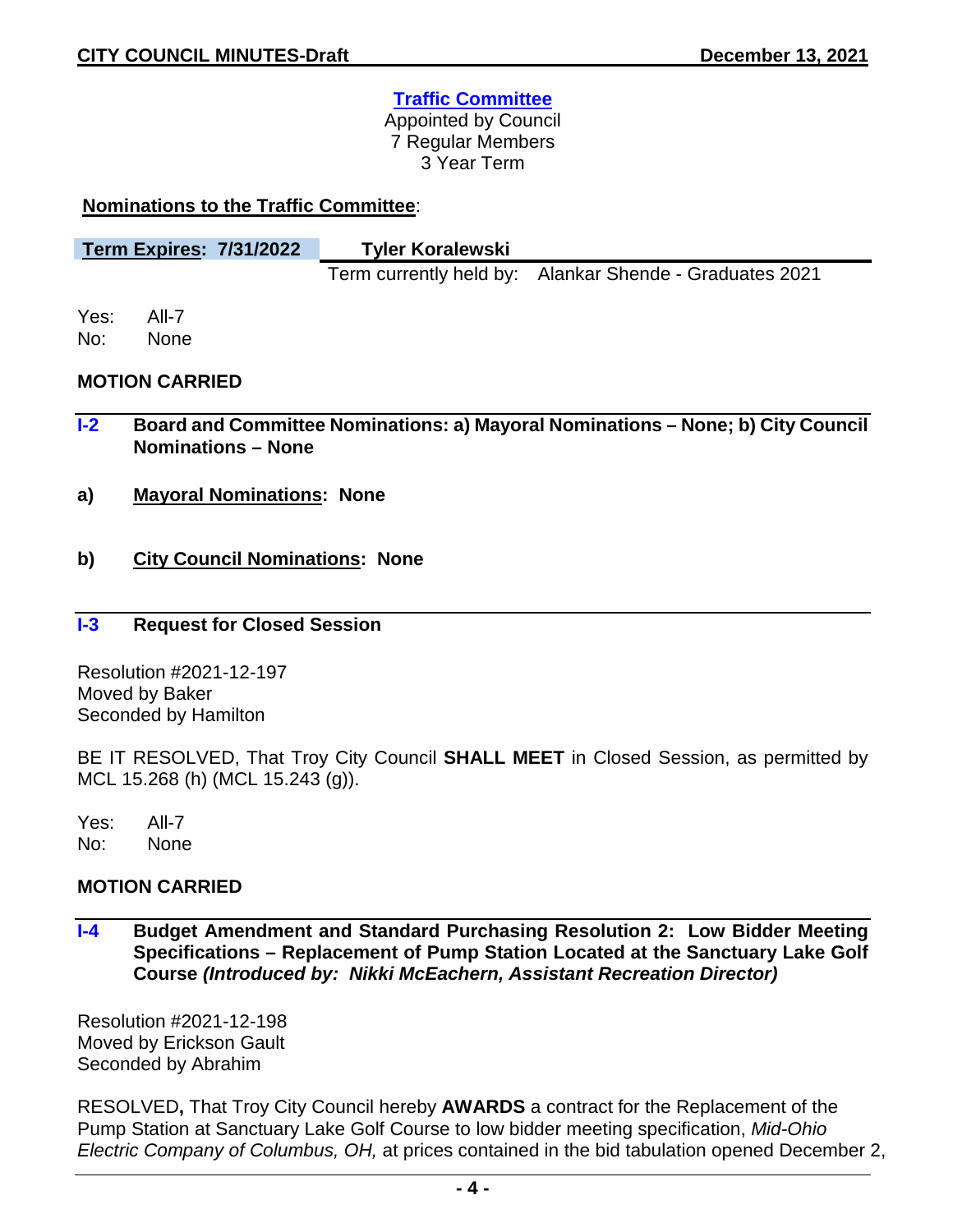### **CITY COUNCIL MINUTES-Draft December 13, 2021**

2021, a copy of which shall be **ATTACHED** to the original Minutes of this meeting, for an estimated total cost of \$154,967.49 and a 10% contingency not to exceed amount of \$170,500.

BE IT FURTHER RESOLVED, That Troy City Council hereby **APPROVES** a budget amendment in the amount of \$170,500 to the Sanctuary Lake Golf Course Buildings and Improvements General Repairs Capital Fund.

BE IT FINALLY RESOLVED, That the award is **CONTINGENT** upon the contractor's submission of properly executed documents, insurance certificates, and all other specified requirements.

Yes: All-7 No: None

### **MOTION CARRIED**

### **I-5 Bid Waiver - 12 Inch Cla-Val Pressure Reducing Valve and Controls** *(Introduced by: Kurt Bovensiep, Public Works Director)*

Resolution #2021-12-199 Moved by Chamberlain-Creanga Seconded by Erickson Gault

RESOLVED, That in the best interest of the City, Troy City Council hereby **WAIVES** the bid process and **AWARDS** a contract to *Jett Pump & Valve, LLC of Waterford, MI,* for the purchase of one (1) Cla-Val 12 inch model #90-01BCVSY Pressure Reducing Valve as per the prices detailed in the quote for an estimated total cost of \$22,161.00; a copy of which shall be **ATTACHED** to the original Minutes of this meeting.

BE IT FURTHER RESOLVED, That the award is **CONTINGENT** upon the company's submission of properly executed contract documents, including insurance certificates and all other specified requirements.

Yes: All-7 No: None

### **MOTION CARRIED**

**I-6 Business Engagement and Priority Study (Introduced by: Robert J. Bruner, Assistant City Manager)** 

## **J. CONSENT AGENDA:**

### **J-1a Approval of "J" Items NOT Removed for Discussion**

Resolution #2021-12-200-J-1a Moved by Abrahim Seconded by Erickson Gault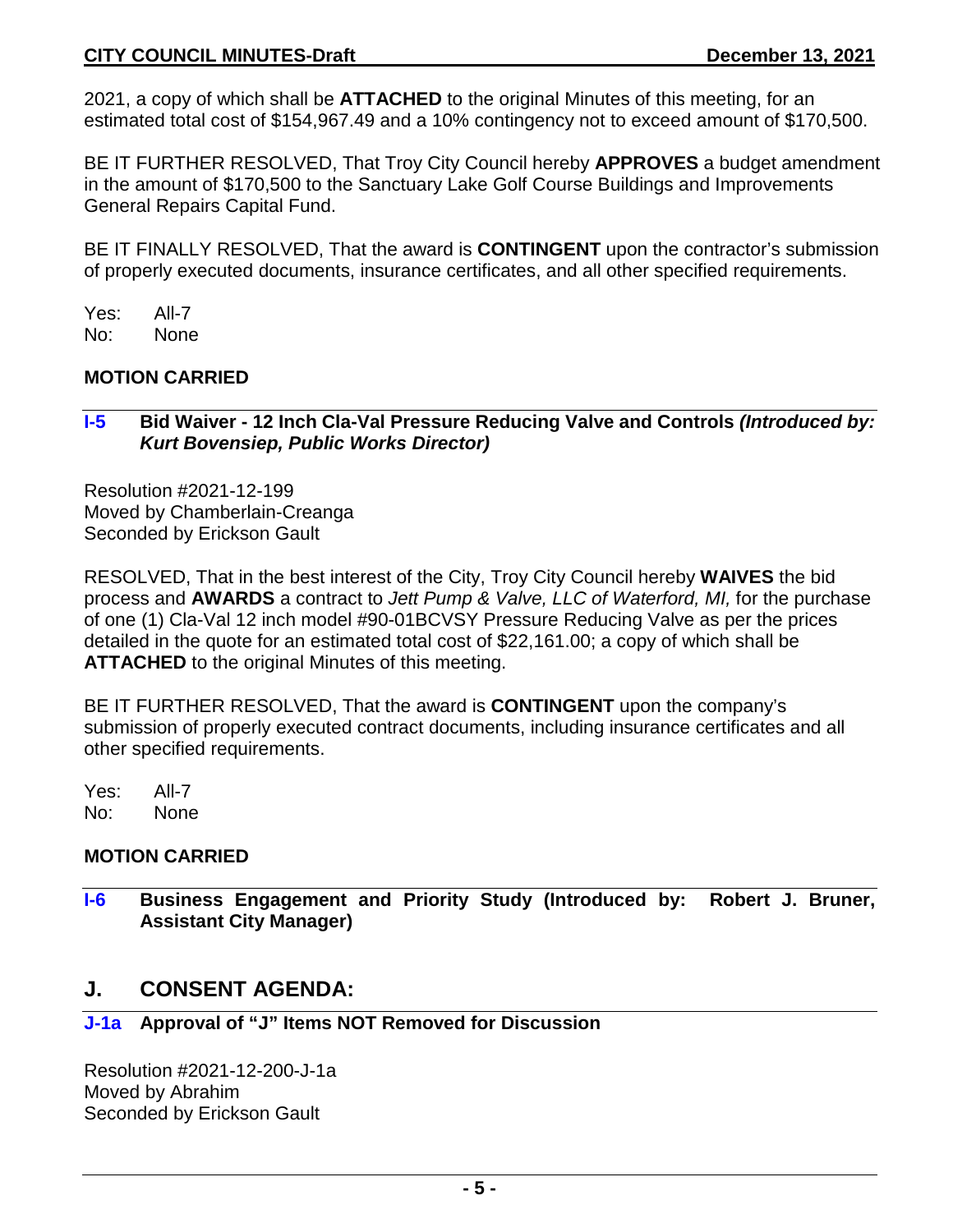RESOLVED, That Troy City Council hereby **APPROVES** all items on the Consent Agenda as presented.

Yes: All-7 No: None

## **MOTION CARRIED**

## **J-1b Address of "J" Items Removed for Discussion by City Council**

## **J-2 Approval of City Council Minutes**

Resolution #2021-12-200-J-2

RESOLVED, That Troy City Council hereby **APPROVES** the following Minutes as submitted:

a) City Council Minutes-Draft – December 6, 2021

## **J-3 Proposed City of Troy Proclamations: None Submitted**

### **J-4 Standard Purchasing Resolutions:**

### **a) Standard Purchasing Resolution 2: Low Bidder Meeting Specifications – Tee Shirts for Various City Departments**

Resolution #2021-12-200-J-4a

RESOLVED, That Troy City Council hereby **AWARDS** a two (2) year contract with an option to renew for three (3) additional years to provide Tee Shirts for the City of Troy on an as-needed basis to the low bidder meeting specifications, *Express Press of Springfield, MO,* at unit prices contained in the bid tabulation opened December 2, 2021, a copy of which shall be **ATTACHED** to the original Minutes of this meeting; with all expenses not to exceed budgetary limitations; contract to expire November 30, 2026.

### **b) Standard Purchasing Resolution 2: Low Bidder Meeting Specifications – Pool Maintenance/Repair Services and Opening/Closing of the Troy Family Aquatic Center**

Resolution #2021-12-200-J-4b

RESOLVED, That Troy City Council hereby **AWARDS** a contract to provide maintenance and repair services, and opening and closing of the Troy Family Aquatic Center for two (2) years at the City of Troy outdoor and indoor pools (excluding pumps), with two (2), one-year renewal options to the low bidder meeting specifications, *B & B Pool Service & Supply of Livonia, MI,* for an estimated annual cost of \$40,000, at prices contained in the bid tabulation dated December 2, 2021, a copy of which shall be **ATTACHED** to the Minutes of this meeting; contract to expire December 31, 2025.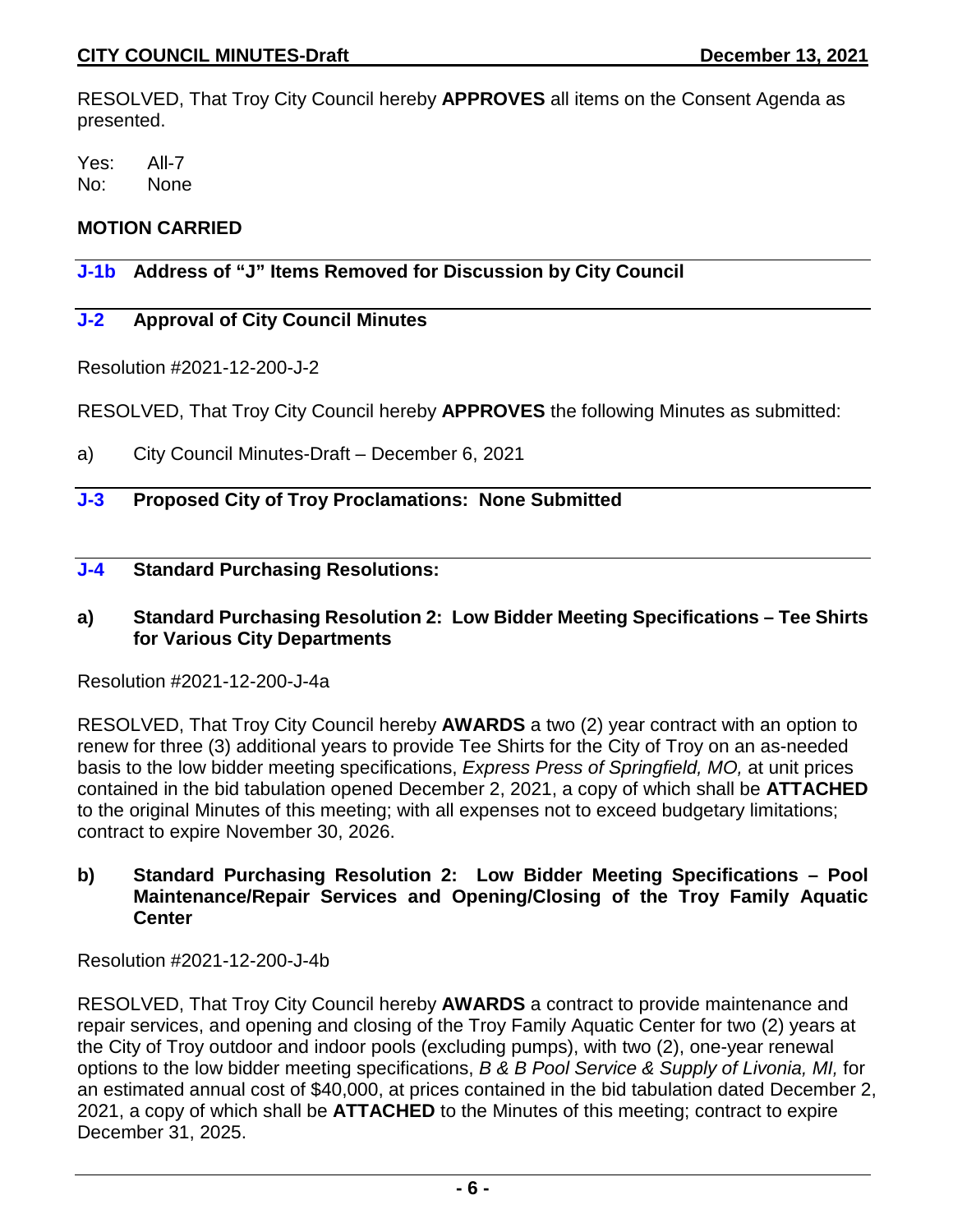BE IT FURTHER RESOLVED, That the award is **CONTINGENT** upon the company's submission of properly executed bid and contract documents, including insurance certificates and all other specified requirements.

### **J-5 Request for Acceptance of Four Quit Claim Deeds and Twelve Permanent Easements for Eden Gardens Site Condominium, Section 27, Sidwell #88-20-27-451- 141, -142 and -143**

Resolution #2021-12-200-J-5

RESOLVED, That Troy City Council **ACCEPTS** two Quit Claim Deeds and six permanent easements for storm sewers and surface drainage, water mains, sidewalks, and sanitary sewers from H & C Construction, LLC, the owner of three parcels having Sidwell #88-20-27- 451-141, -142 and -143.

BE IT FURTHER RESOLVED, That Troy City Council **ACCEPTS** two Quit Claim Deeds and six permanent easements for storm sewers and surface drainage, water mains, sidewalks, and sanitary sewers from GFA Eden Gardens, LLC, a land contract vendee to a land contract.

BE IT FINALLY RESOLVED, That the City Clerk is hereby **DIRECTED TO RECORD** the Quit Claim Deeds and permanent easements with Oakland County Register of Deeds, copies of which shall be **ATTACHED** to the original Minutes of this meeting.

### **J-6 2022 Poverty Exemption Guidelines**

Resolution #2021-12-200-J-6

WHEREAS, The adoption of guidelines for poverty exemptions is required of the City Council; and,

WHEREAS, The principal residence of persons, who the Assessor and Board of Review determines by reason of poverty to be unable to contribute to the public charge, is eligible for exemption in whole or in part from taxation under Public Act 390 of 1994 (MCL 211.7u); and,

WHEREAS, Pursuant to PA 390 of 1994, the City of Troy, Oakland County adopts the following guidelines for the Board of Review to implement. The guidelines shall include but not be limited to the specific income and asset levels of the claimant and all persons residing in the household, including any property tax credit returns, filed in the current or immediately preceding year;

WHEREAS, To be eligible, a person shall do all the following on an annual basis:

- 1) Be an owner of and occupy as a principal residence the property for which an exemption is requested.
- 2) File a claim with the assessor or Board of Review, accompanied by federal and state income tax returns for all persons residing in the principal residence, including any property tax credit returns filed in the immediately preceding year or in the current year or a signed State Tax Commission Form 4988, Poverty Exemption Affidavit.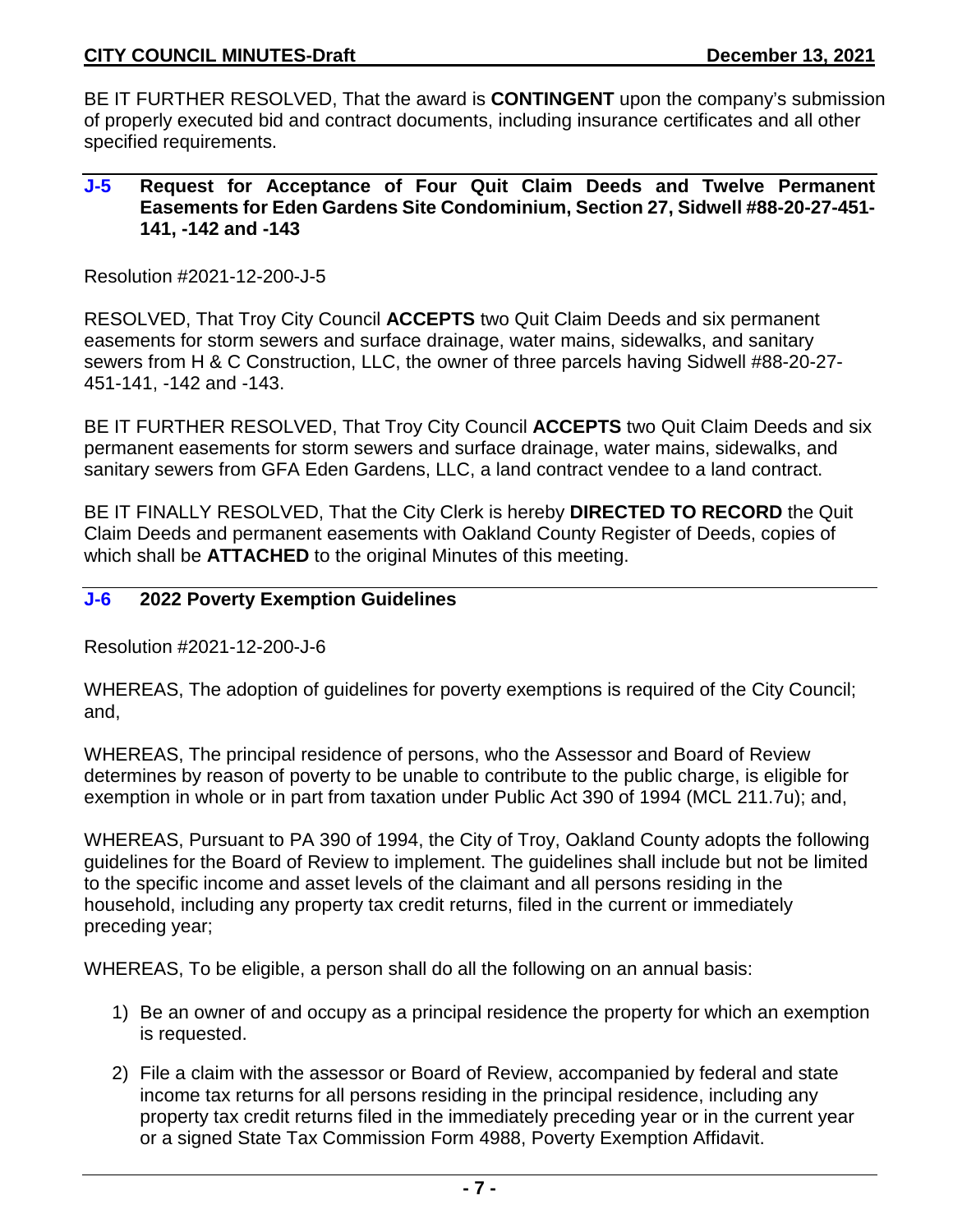- 3) File a claim reporting that the combined assets of all persons do not exceed the current guidelines. Assets include but are not limited to, real estate other than the principal residence, personal property, motor vehicles, recreational vehicles and equipment, certificates of deposit, savings accounts, checking accounts, stocks, bonds, life insurance, retirement funds, etc.
- 4) Produce a valid driver's license or other form of identification if requested.
- 5) Produce, if requested, a deed, land contract, or other evidence of ownership of the property for which an exemption is requested.
- 6) Meet the federal poverty income guidelines as defined and determined annually by the United States Department of Health and Human Services or alternative guidelines adopted by the governing body providing the alternative guidelines do not provide eligibility requirements less than the federal guidelines.
- 7) The application for an exemption shall be filed after January 1, but one day prior to the last day of the December Board of Review. The filing of this claim constitutes an appearance before the Board of Review for the purpose of preserving the right of appeal to the Michigan Tax Tribunal.

The following are the 2022 federal poverty income guidelines which are updated annually by the United States Department of Health and Human Services. The annual allowable income includes income for all persons residing in the principal residence.

| <b>Size of Family Unit</b> | <b>Poverty Guidelines</b> |
|----------------------------|---------------------------|
|                            | \$12,880                  |
| 2                          | \$17,420                  |
| 3                          | \$21,960                  |
| 4                          | \$26,500                  |
| 5                          | \$31,040                  |
| 6                          | \$35,580                  |
|                            | \$40,120                  |
| 8                          | \$44,660                  |
| For each additional person | \$4,540                   |

## **Asset Test Guidelines**

Used in the Determination of Poverty Exemptions for 2022.

As required by PA 390 of 1994, all guidelines for poverty exemptions established by the governing body of the local assessing unit **SHALL** include an asset level test. The purpose of an asset test is to determine the resources available (cash and fixed assets and property that could be converted to cash) that could be used to pay property taxes in the year the poverty exemption is filed.

The following asset test shall apply to all applications for poverty exemption:

**•** All household members shall **NOT** have ownership interest in any real estate other than the principal residence for which the poverty exemption is requested.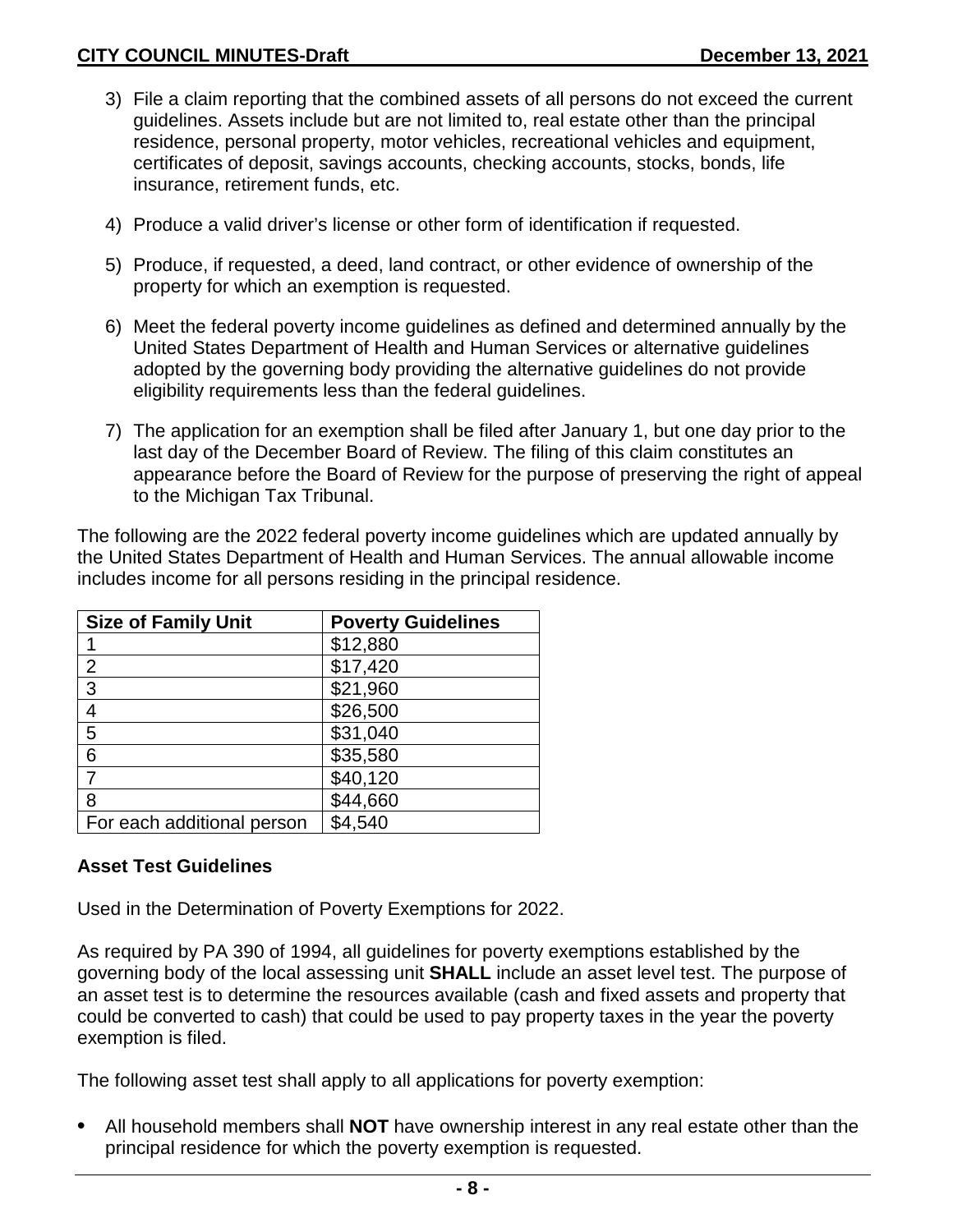- **•** The applicant(s) shall not have assets exceeding the amount shown in the chart below based on the size of the family unit.
- **•** The asset Guideline (test) shall exclude the value of the principal residence subject to the poverty exemption request and exclude the value of one automobile. If multiple automobiles are owned, then the least valuable automobile will be excluded from the asset guideline.
- **•** The applicant(s) shall not have total assets (excluding the value of the principal residence subject to the exemption request and excluding the value of one automobile) more than the guidelines set below. Assets exceeding the amounts stated below will result in a denial of the poverty exemption.

| <b>Size of Family Unit</b> | <b>Asset Guidelines</b> |
|----------------------------|-------------------------|
|                            | \$5,000                 |
| $\overline{2}$             | \$10,000                |
| 3                          | \$15,000                |
| 4                          | \$20,000                |
| 5                          | \$20,000                |
| 6                          | \$20,000                |
|                            | \$20,000                |
| 8                          | \$20,000                |
| For each additional person | N/A                     |

All asset information, as requested in the Application for Poverty Exemption, must be completed in total. The Board of Review may request additional information and verification of assets, if the Board of Review determines it to be necessary and may deny an application if the assets are not properly identified.

Cash and other assets include but are not limited to:

- **•** Bank accounts i.e., savings, checking.
- **•** Stocks and bonds, pensions, IRAs and other investment accounts
- **•** Withdrawals of bank deposits and borrowed money.
- **•** Gifts, loans, lump-sum inheritances, and one-time insurance payments
- **•** Money received from the sale of property such as stocks, bonds, a house, or a car unless a person is in the specific business of selling such property.
- **•** Second home, rental property, or building/property other than the residence.
- **•** Excess or vacant land
- **•** Extraordinary automobiles
- **•** Jewelry, antiques, or artworks
- **•** Recreational vehicles\*
- **•** Equipment or other personal property.
- **•** Federal non-cash benefits programs such as Medicare, Medicaid, food stamps and school lunches
- **•** Food or housing received in lieu of wages and the value of food and fuel produced and consumed on farms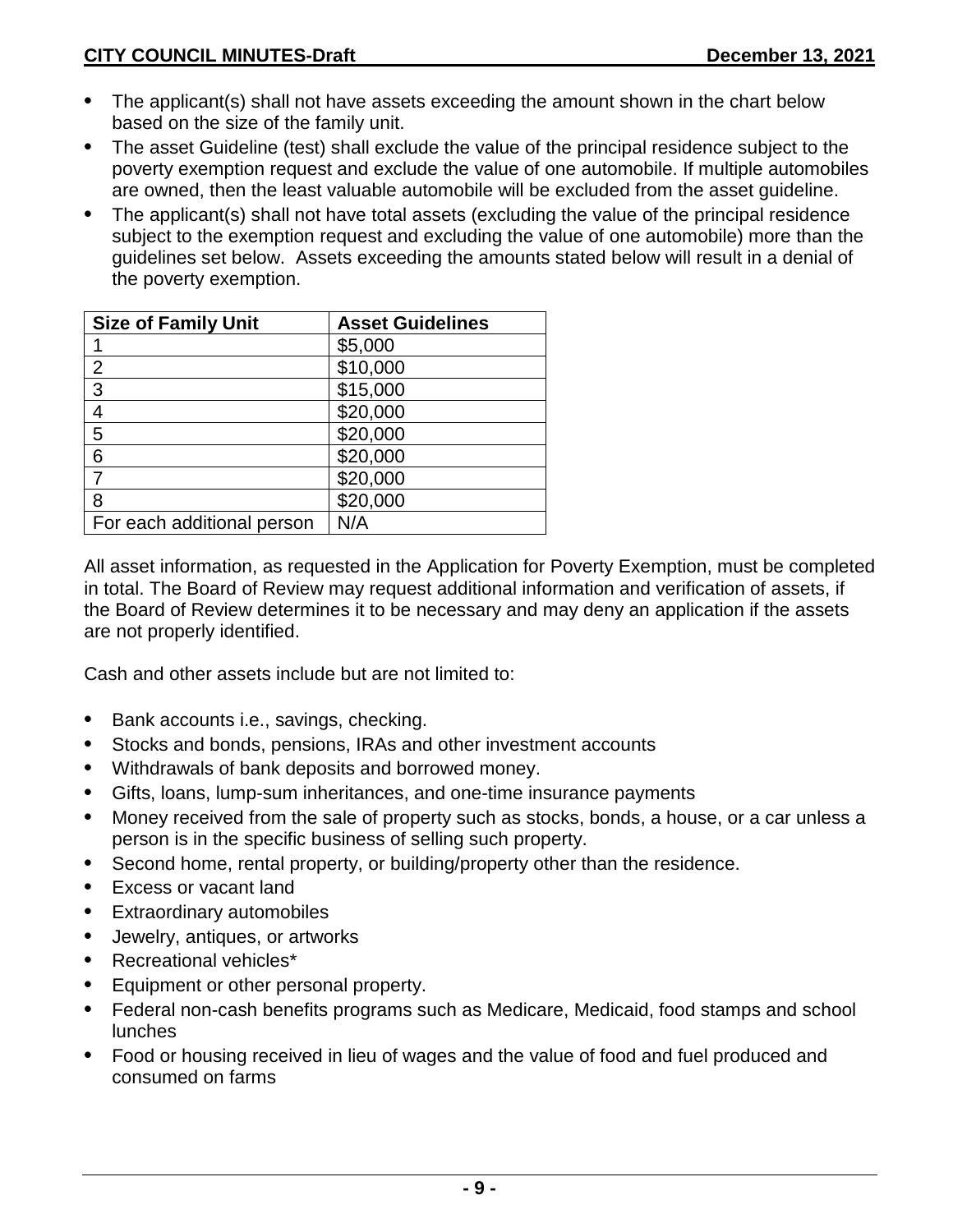\* Recreational vehicles may include snowmobiles, boats, camping trailers, travel trailers, motor home, jet ski, motorcycles, off road vehicles, or anything which may be considered a recreational vehicle

NOW, THEREFORE, BE IT RESOLVED, That the Assessor and Board of Review **SHALL FOLLOW** the above stated policy, federal guidelines, and asset test in granting or denying an exemption.

### **J-7 Gillman as Personal Representative of the Estate of Megan Ann Miller v. Troy, et al.**

Resolution #2021-12-200-J-7

RESOLVED, That the Troy City Council hereby **AUTHORIZES** and **DIRECTS** the City Attorney's Office to represent Troy's interests in the matter of Gillman as Personal Representative of the Estate of Megan Ann Miller (Deceased) v. Troy *et al*. U.S. District Court, Eastern District of Michigan, Case Number 2:21-cv-12762, and **AUTHORIZES** the payment of necessary costs and expenses, including the retention of any witnesses (including experts) that are required for adequate representation.

# **K. MEMORANDUMS AND FUTURE COUNCIL AGENDA ITEMS:**

- **K-1 Announcement of Public Hearings:**
- a) January 10, 2022 Zoning Ordinance Text Amendment (File Number ZOTA 256) Apartments in BB (Big Beaver) Zoning District
- **K-2 Memorandums (Items submitted to City Council that may require consideration at some future point in time): None Submitted**

## **L. PUBLIC COMMENT FOR ITEMS NOT ON THE AGENDA FROM TROY RESIDENTS AND BUSINESSES:**

| <b>Gail Morrell</b>     | Commented about the noise level from I-75 |
|-------------------------|-------------------------------------------|
| <b>Susan Saxton</b>     | Commented about the noise level from I-75 |
| Luis Pugliese           | Commented about the noise level from I-75 |
| <b>Lorraine Scussel</b> | Commented about the noise level from I-75 |

## **M. CITY COUNCIL/CITY ADMINISTRATION RESPONSE/REPLY TO PUBLIC COMMENT FOR ITEMS NOT ON THE AGENDA FROM TROY RESIDENTS AND BUSINESSES:**

| <b>City Manager Miller</b> | Commented that he has sent letters to the Governor and the      |
|----------------------------|-----------------------------------------------------------------|
|                            | Director of MDOT. The Director responded, and State             |
|                            | Senator McMorrow worked on providing additional funding.        |
|                            | He said that City Engineer Huotari said that a study has not    |
|                            | been ordered yet. Mr. Miller said that this is a State project. |
|                            | He said that this Wednesday, he has a meeting with State        |
|                            | legislators and he will bring this up.                          |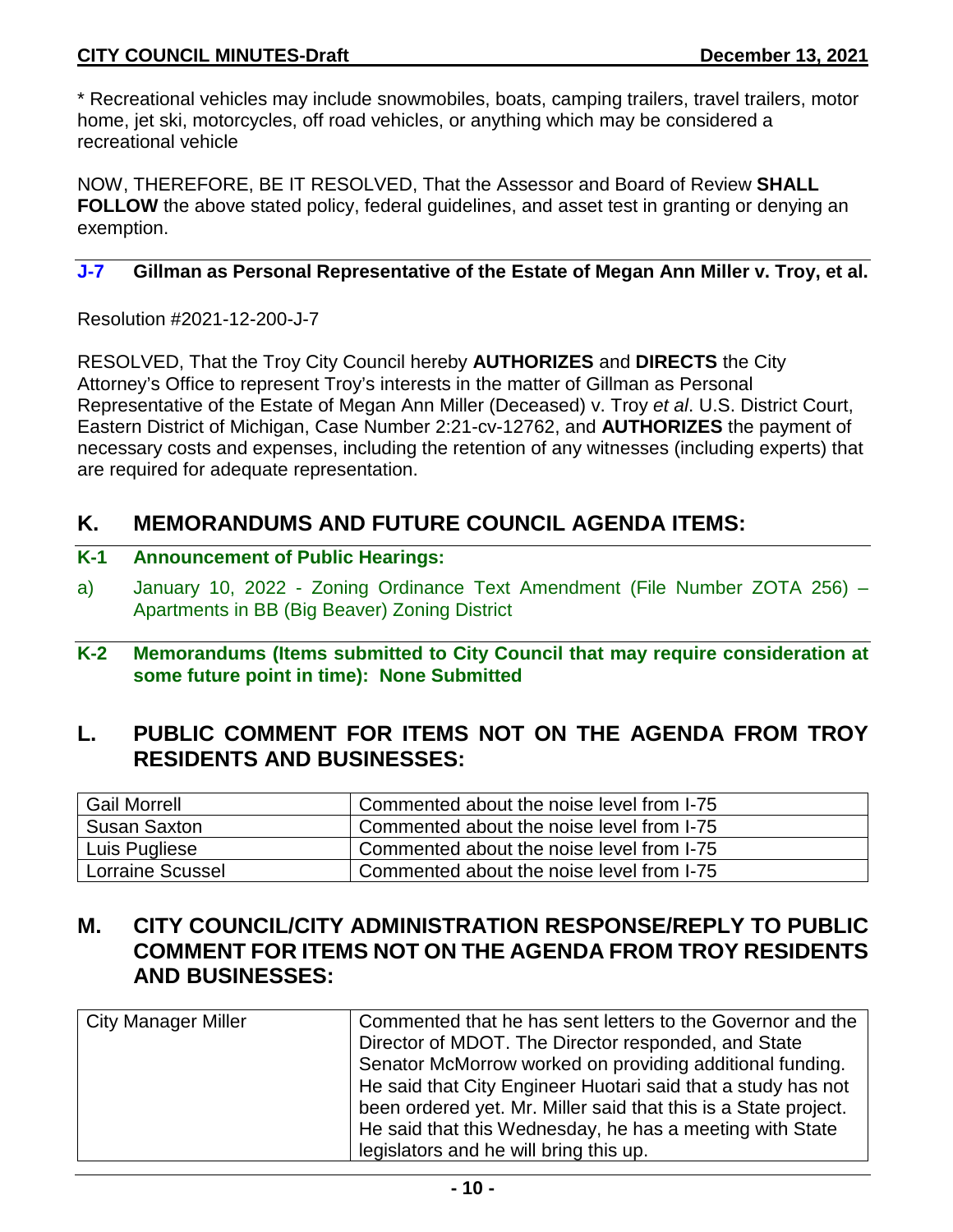| Mayor Baker                    | Commented that the City wishes we could build the sound<br>wall ourselves, however, the State owns the land and we                                                                                                                                                                                                                                                                                                                                                                  |
|--------------------------------|-------------------------------------------------------------------------------------------------------------------------------------------------------------------------------------------------------------------------------------------------------------------------------------------------------------------------------------------------------------------------------------------------------------------------------------------------------------------------------------|
|                                | are not allowed.                                                                                                                                                                                                                                                                                                                                                                                                                                                                    |
| <b>Council Member Hodorek</b>  | Commented that she assures residents that Council brings<br>this up in every meeting with local and State officials. She<br>said that she thinks it would be appropriate for Council to<br>state that we support the residents' need for a sound wall.<br>She said it takes time and patience, unfortunately. She said<br>perhaps Council could do another proclamation to the State<br>requesting the sound wall, and include the signatures that<br>the residents have collected. |
| Mayor Baker                    | Stated that there is consensus of Council to consider a                                                                                                                                                                                                                                                                                                                                                                                                                             |
|                                | proclamation at the next Council meeting.                                                                                                                                                                                                                                                                                                                                                                                                                                           |
| <b>Council Member Hamilton</b> | Thanked the residents for organizing and putting pressure<br>on State officials to solve this problem. He said that this<br>should not be paid for with Troy taxpayers' money, it should<br>be paid for by the State since it is a problem the State<br>caused.                                                                                                                                                                                                                     |
| Mayor Baker                    | Commented that this problem is talked about and thought<br>about almost daily, and it is very frustrating for Council to not<br>be able to take action. He said sometimes the only thing<br>residents can do is continue to get community support,<br>signatures, and pressuring the State officials. He said that<br>he will reach out again to the officials at the State and<br>County levels.                                                                                   |

## **N. COUNCIL REFERRALS:**

**Items Advanced to the City Manager by the Mayor and City Council Members for Placement on the Agenda**

**N-1 No Council Referrals**

## **O. REPORTS:**

| $O-1$ | <b>Minutes – Boards and Committees:</b>                                  |
|-------|--------------------------------------------------------------------------|
| a)    | Employees' Retirement System Board of Trustees-Final – February 10, 2021 |
| b)    | Employees' Retirement System Board of Trustees-Final – November 10, 2021 |

Noted and Filed

### **O-2 Department Reports: None Submitted**

## **O-3 Letters of Appreciation: None Submitted**

## **O-4 Proposed Proclamations/Resolutions from Other Organizations: None Submitted**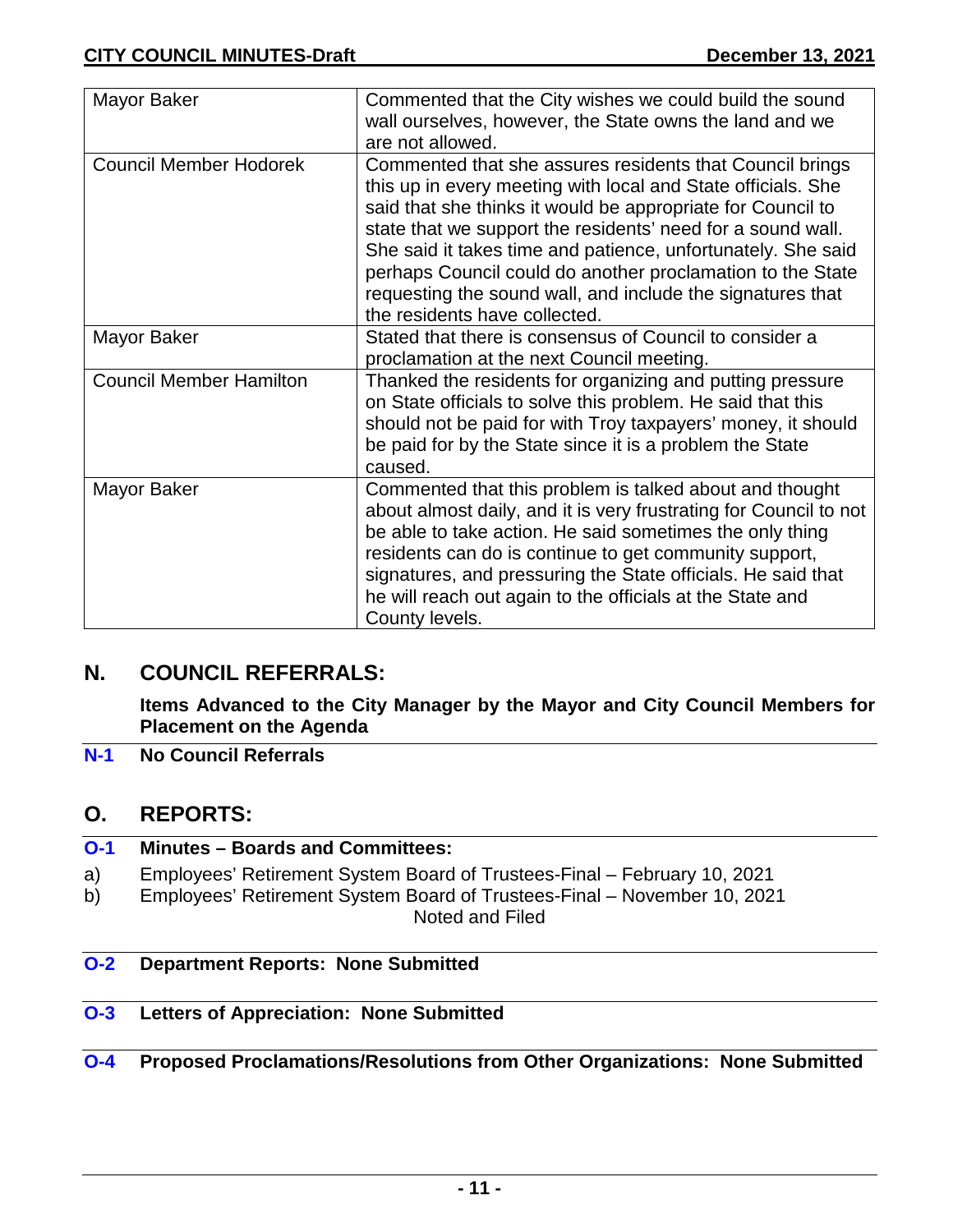## **P. COUNCIL COMMENTS:**

### **P-1 Council Comments**

Mayor Baker wished everyone a Merry Christmas and Happy New Year. He said our next Council meeting is in January. He encouraged everyone to keep in mind those around them who may be struggling with mental health, and to reach out to them so they know they aren't alone during the holidays.

## **Q. PUBLIC COMMENT FOR ITEMS ON OR NOT ON THE AGENDA FROM MEMBERS OF THE PUBLIC OUTSIDE OF TROY (NOT RESIDENTS OF TROY AND NOT FROM TROY BUSINESSES):**

| <b>Anand Pappuri</b> | Commented that he would like to see the City of Troy adopt<br>a clean energy policy, possibly utilizing the infrastructure bill |
|----------------------|---------------------------------------------------------------------------------------------------------------------------------|
|                      | funding.                                                                                                                        |

The Meeting **RECESSED** at 8:54 PM.

The Meeting **RECONVENED** at 9:07 PM.

## **R. CLOSED SESSION**

**R-1 Closed Session**

## **S. ADJOURNMENT:**

The Meeting **ADJOURNED** at 9:53 PM.

Mayor Ethan Baker

M. Aileen Dickson, MMC, MiPMC II City Clerk